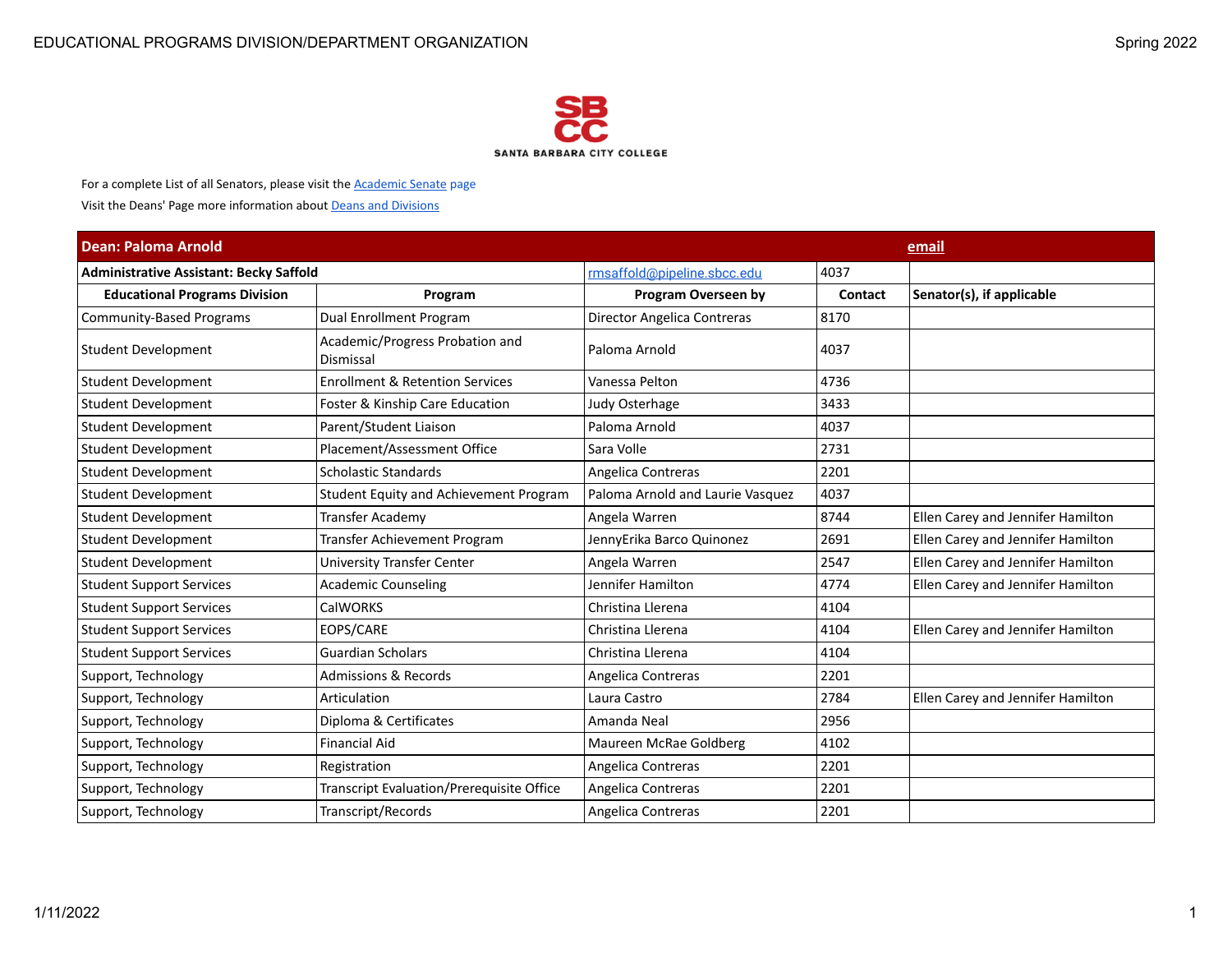

| Dean: Dr. Elizabeth Imhof                       |                                              |                                  |             | email                               |
|-------------------------------------------------|----------------------------------------------|----------------------------------|-------------|-------------------------------------|
| <b>Administrative Assistant: Sarianna Jones</b> |                                              | sjones9@pipeline.sbcc.edu        | 2354        |                                     |
| <b>Division</b>                                 | <b>Department</b>                            | Department Chair(s)/Program Lead | Contact     | Senator(s), if applicable           |
| English                                         | English                                      | Kim Monda                        | 4323        | Jenny Baxton                        |
| Fine Arts (Humanities Emphasis)                 | Art                                          | Stephanie Washburn               | 4218        | Joy Kunz                            |
| Fine Arts (Humanities Emphasis)                 | <b>Music</b>                                 | Nathan Kreitzer                  | 2230        | Joy Kunz                            |
| Fine Arts (Humanities Emphasis)                 | <b>Theatre Arts</b>                          | Patricia Frank and Katie Laris   | 2369 / 2497 | Joy Kunz                            |
| Fine Arts (Humanities Emphasis)                 | Film and Media Studies                       | Nico Maestu                      | 2528        | Joy Kunz                            |
| English as a Second Language                    | English as a Second Language                 | Marit Ter Mate-Martinsen         | 3040        | Robin Goodnough                     |
| School of Modern Languages                      | School of Modern Languages                   | Laura Gardinali                  | 3458        | Robin Goodnough                     |
| Social Sciences                                 | American Ethnic Studies                      | <b>Thomas Carrasco</b>           | 4350        | <b>Ruth Morales and Tara Carter</b> |
| Social Sciences                                 | Communication                                | Sarah Hock                       | 4395        | <b>Ruth Morales and Tara Carter</b> |
| Social Sciences                                 | History                                      | David Elliot                     | 4280        | <b>Ruth Morales and Tara Carter</b> |
| Social Sciences                                 | Philosophy                                   | Marc Bobro                       | 4710        | <b>Ruth Morales and Tara Carter</b> |
| Social Sciences                                 | Political Science, Economics, Global Studies | Andrea Haupt                     | 3735        | <b>Ruth Morales and Tara Carter</b> |
| Social Sciences                                 | Psychology                                   | Stan Bursten and Leida Tolentino | 4713 / 4488 | <b>Ruth Morales and Tara Carter</b> |
| Social Sciences                                 | Sociology, Anthropology                      | Patrick O'Brien                  | 4039        | <b>Ruth Morales and Tara Carter</b> |
| <b>Educational Programs Support</b>             | College Achievement Program                  | Jody Millward                    | 2736        | Jenny Baxton                        |
| <b>Educational Programs Support</b>             | Honors Program                               | Melanie Eckford-Prossor          | 3014        | Jenny Baxton                        |
| <b>Educational Programs Support</b>             | Multi-Literacy English Transfer Program      | Jason File                       | 3405        | Jenny Baxton                        |
| <b>Educational Programs Support</b>             | <b>Learning Support Services</b>             | Vandana Gavaskar                 | 2673        | Ellen Carey and Jennifer Hamilton   |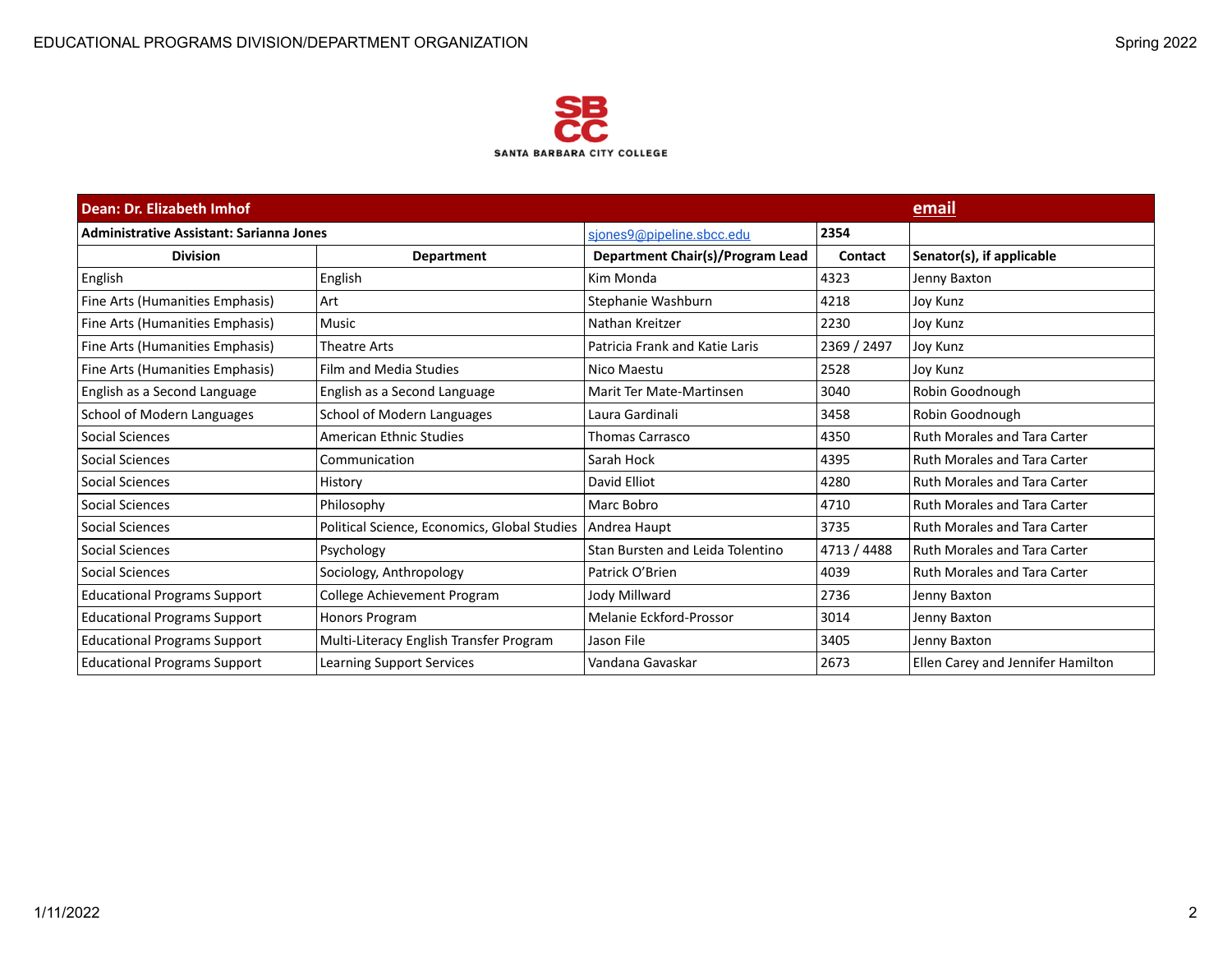

| Dean Dr. Christopher Johnson                 |                                                                           |                                  |                | email                             |
|----------------------------------------------|---------------------------------------------------------------------------|----------------------------------|----------------|-----------------------------------|
| <b>Administrative Assistant: Candee Gyll</b> |                                                                           | ccgyll@pipeline.sbcc.edu         | 4078           |                                   |
| <b>Division</b>                              | <b>Department</b>                                                         | Department Chair(s)/Program Lead | <b>Contact</b> | Senator(s), if applicable         |
| <b>Student Support Services</b>              | Commencement                                                              | Christopher Johnson              | 4078           |                                   |
| <b>Student Support Services</b>              | Disability Services and Programs for<br>Students (DSPS)                   | Christopher Johnson              | 4078           |                                   |
| <b>Student Support Services</b>              | Honor Roll Reception                                                      | Christopher Johnson              | 4078           |                                   |
| <b>Student Support Services</b>              | <b>Student Health Services</b>                                            | Lacey Peters and Alyson Bostwick | 2298           | Ellen Carey and Jennifer Hamilton |
| <b>Student Support Services</b>              | Student Life, Office of                                                   | Christopher Johnson              | 4078           |                                   |
| <b>Student Support Services</b>              | <b>Veterans Support Services</b>                                          | Kyle Rasmussen                   | 2203           |                                   |
| <b>Student Support Services</b>              | <b>Co-Curricular Budget</b>                                               | Christopher Johnson              | 4078           |                                   |
| <b>Student Support Services</b>              | Student Conduct and Resolution (discipline,<br>grievance, discrimination) | Christopher Johnson              | 2237           |                                   |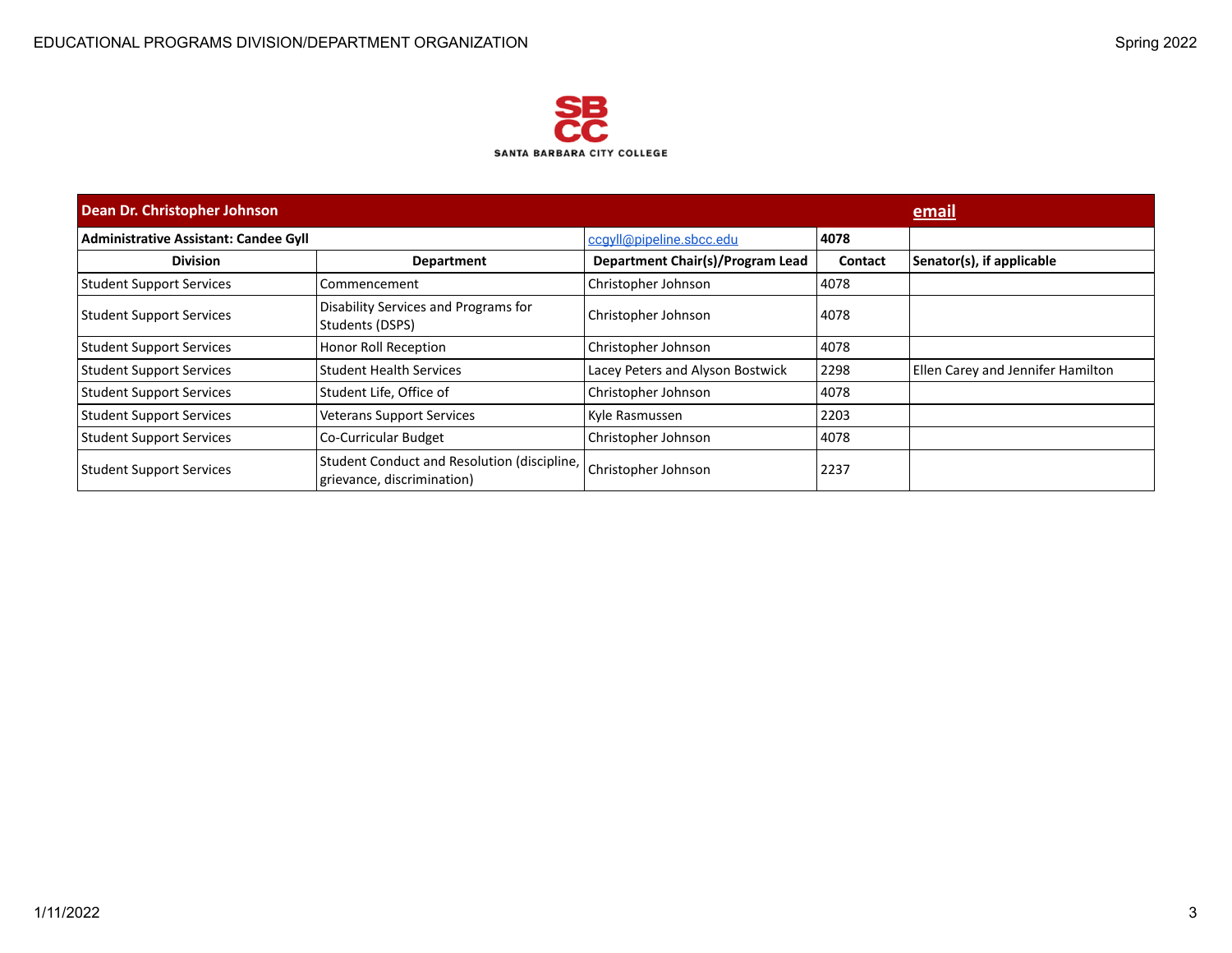

| Dean Dr. Jens-Uwe Kuhn                             |                                        |                                  |                | email                                |
|----------------------------------------------------|----------------------------------------|----------------------------------|----------------|--------------------------------------|
| <b>Administrative Assistant: Brian Moreno</b>      |                                        | bjmoreno@pipeline.sbcc.edu       | 4339           |                                      |
| <b>Division</b>                                    | <b>Department</b>                      | Department Chair(s)/Program Lead | <b>Contact</b> | Senator(s), if applicable            |
| <b>Mathematics</b>                                 | <b>Mathematics</b>                     | Lee Chang                        | 3683           | Pam Guenther                         |
| Physical Education, Health, Recreation             | Physical Education, Health, Recreation | Kathleen O'Connor                | 2322           | Kathleen O'Connor                    |
| Sciences                                           | <b>Biological Sciences</b>             | Michelle Paddack                 | 2328           | Robbie Fischer / Jennifer Betancourt |
| Sciences                                           | Chemistry                              | Raeanne Napoleon                 | 4056           | Robbie Fischer / Jennifer Betancourt |
| Sciences                                           | <b>Computer Science</b>                | Nathalie Guebels                 | 5185           | Robbie Fischer / Jennifer Betancourt |
| <b>Sciences</b>                                    | Earth & Planetary Sciences, Geography  | <b>Bill Dinklage</b>             | 4114           | Robbie Fischer / Jennifer Betancourt |
| Sciences                                           | <b>Environmental Studies</b>           | Adam Green                       | 2394           | Robbie Fischer / Jennifer Betancourt |
| Sciences                                           | Physics, Engineering                   | Michael Young                    | 2697           | Robbie Fischer / Jennifer Betancourt |
| <b>Educational Programs Support</b>                | Center for Sustainability              | Adam Green                       | 2394           | Robbie Fischer / Jennifer Betancourt |
| <b>Educational Programs Support</b>                | <b>MESA Program</b>                    | Virginia Estrella, Coordinator   | 4792           |                                      |
| <b>Educational Programs Support</b>                | <b>STEM Transfer Program</b>           | Virginia Estrella, Coordinator   | 4792           |                                      |
| <b>Educational Programs Support,</b><br>Technology | <b>Faculty Resource Center</b>         | Rob Brown                        | 2860           |                                      |
| <b>Educational Programs Support,</b><br>Technology | Library                                | Sally Chuah                      | 4443           | Jennifer Hamilton and Ellen Carey    |
| <b>Educational Programs Support,</b><br>Technology | <b>Scheduling Office</b>               | Jens-Uwe Kuhn                    | 4715           |                                      |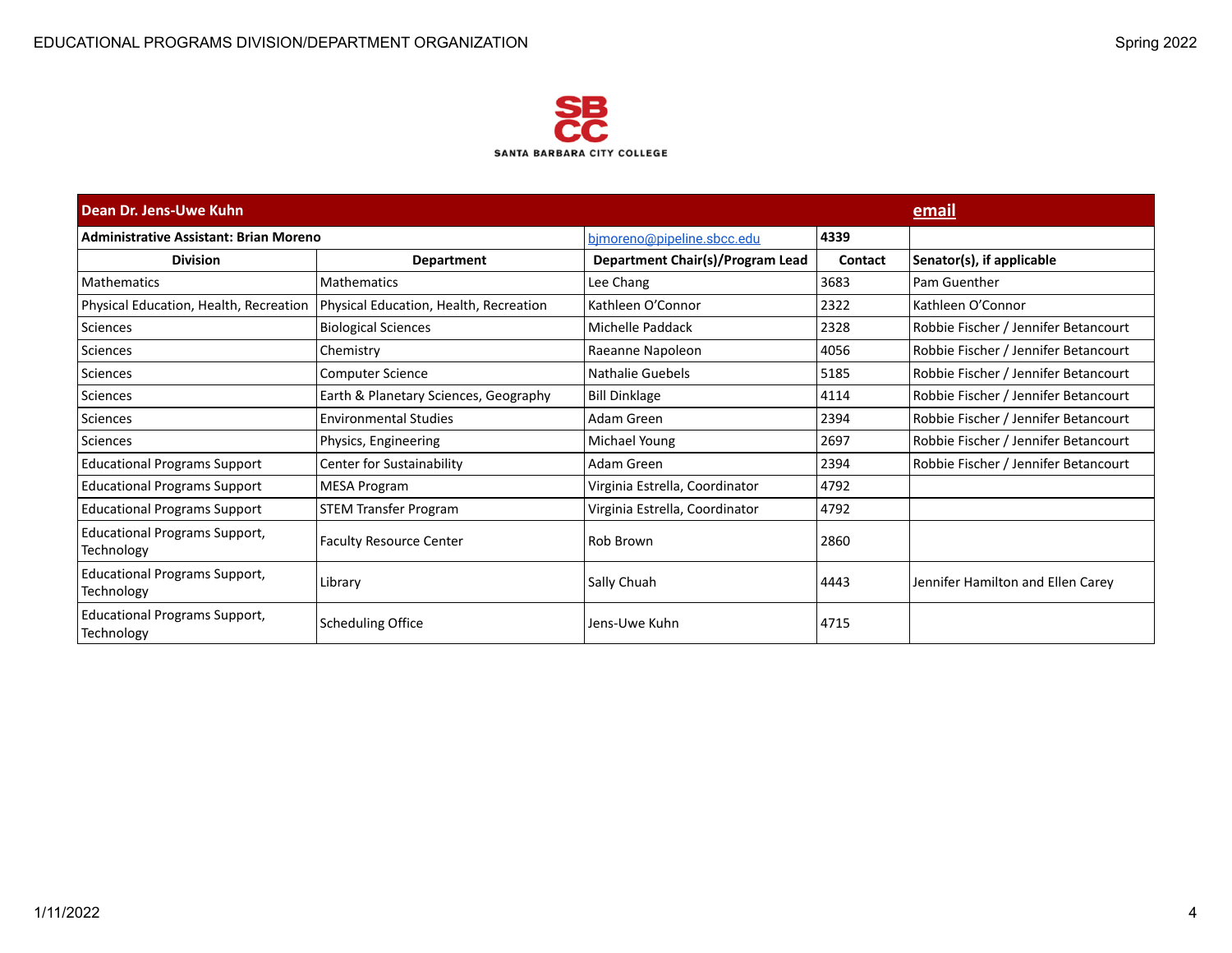

| Dean: Dr. Alan Price                            |                                                                             |                                  | email   |                           |  |
|-------------------------------------------------|-----------------------------------------------------------------------------|----------------------------------|---------|---------------------------|--|
| <b>Administrative Assistant: Sherie Higgins</b> |                                                                             | sehiggins@pipeline.sbcc.edu      | 2721    |                           |  |
| <b>Division</b>                                 | <b>Department</b>                                                           | Department Chair(s)/Program Lead | Contact | Senator(s), if applicable |  |
| Health, Human Services                          | <b>Addictive Disorders Counseling</b>                                       | Gordon Coburn                    | 3021    | Devona Hawkins            |  |
| Health, Human Services                          | Allied Health (EMT, Medical Terminology, &<br>CNA)                          | Contact Dean Alan Price          | 2721    | Devona Hawkins            |  |
| Health, Human Services                          | <b>Associate Degree Nursing</b>                                             | Sarah Orr                        | 4263    | Devona Hawkins            |  |
| Health, Human Services                          | Cancer Information Management (CIM),<br>Health Information Technology (HIT) | Shawna Sweeney                   | 2851    | Devona Hawkins            |  |
| Health, Human Services                          | Early Childhood Education, Pre-Education                                    | Devona Hawkins                   | 4015    | Devona Hawkins            |  |
| Health, Human Services                          | <b>Medical Imaging Sciences</b>                                             | Bruce Oda                        | 4374    | Devona Hawkins            |  |
| Health, Human Services                          | Orfalea Early Learning Center                                               | Elisabeth Rizo, Director         | 3771    | Devona Hawkins            |  |
| Health, Human Services                          | <b>School of Justice Studies</b>                                            | Anne Redding                     | 3071    | Devona Hawkins            |  |
| Health, Human Services                          | <b>Vocational Nursing</b>                                                   | Rosette Strandberg               | 2502    | Devona Hawkins            |  |
| Health, Human Services                          | Cosmetology/Esthetician                                                     | Sarah Jackson                    | 8209    | Devona Hawkins            |  |
| <b>Technologies</b>                             | Automotive Services & Technology                                            | Russell Granger                  | 3552    | <b>Russell Granger</b>    |  |
| Technologies                                    | Construction Technologies, Environmental<br>Horticulture                    | Michael Gonella                  | 3042    | <b>Russell Granger</b>    |  |
| <b>Technologies</b>                             | Drafting/CAD, Interior Design                                               | Armando Arias del Cid            | 2436    | <b>Russell Granger</b>    |  |
| <b>Technologies</b>                             | Marine Diving Technologies                                                  | <b>Geoff Thielst</b>             | 2718    | <b>Russell Granger</b>    |  |
| Technologies                                    | School of Culinary Arts and Hotel<br>Management                             | <b>Charles Fredericks</b>        | 3099    | <b>Russell Granger</b>    |  |
| Technologies                                    | <b>Water Science</b>                                                        | <b>Geoff Thielst</b>             | 2718    | Russell Granger           |  |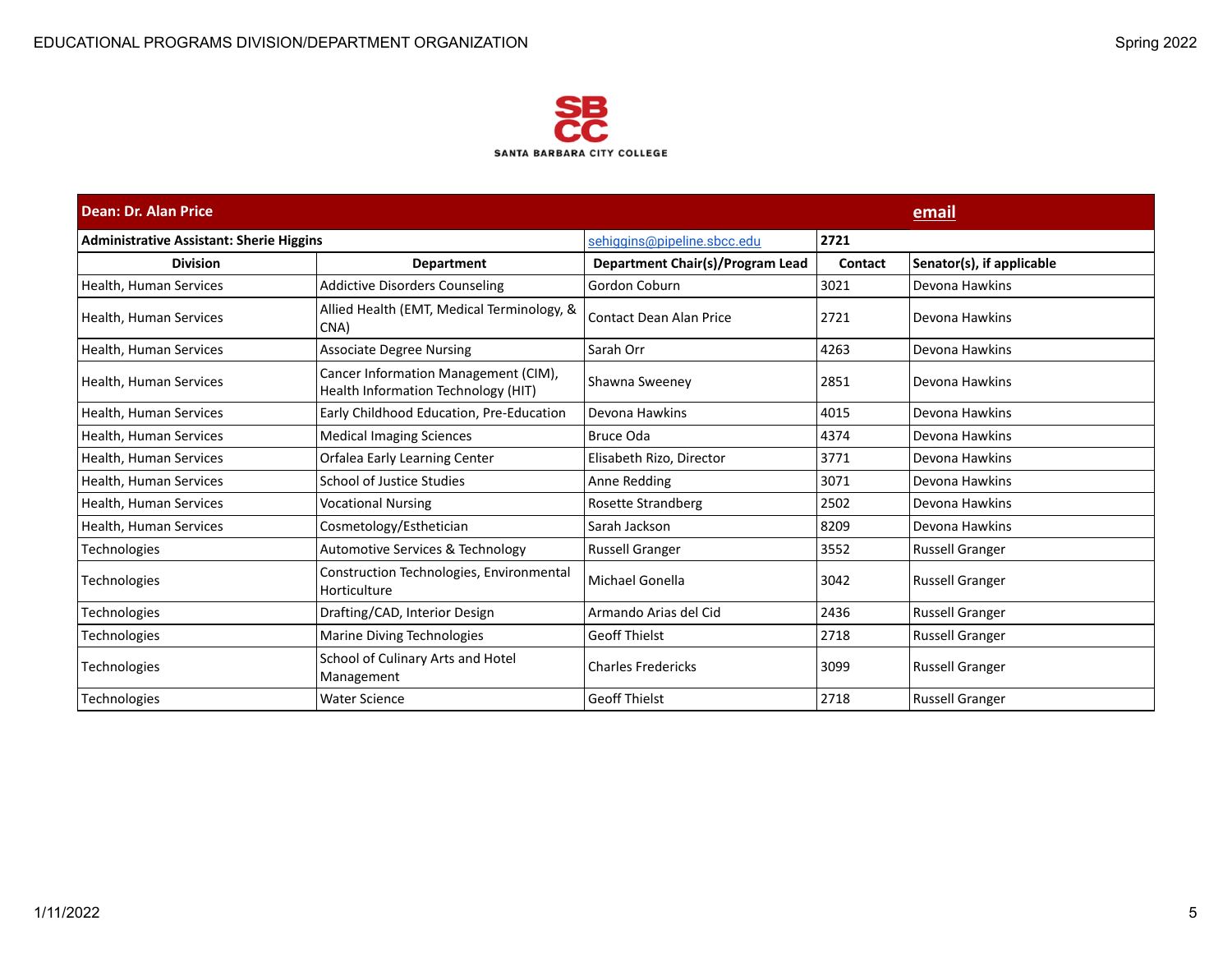

| <b>Dean: Michael Medel</b>                   |                                                                                           |                                                | email       |                                   |
|----------------------------------------------|-------------------------------------------------------------------------------------------|------------------------------------------------|-------------|-----------------------------------|
| <b>Administrative Assistant: Grace Twedt</b> |                                                                                           | gtwedt@pipeline.sbcc.edu                       | 8749        |                                   |
| <b>Division</b>                              | <b>Department</b>                                                                         | Department Chair(s)/Program Lead               | Contact     | Senator(s), if applicable         |
| <b>Business</b>                              | Accounting, Finance                                                                       | Cornelia Alsheimer-Barthel and Laura<br>Woyach | 4454        | <b>Ben Reyes</b>                  |
| <b>Business</b>                              | Business Administration, Management,<br>Real Estate, International Business,<br>Marketing | Julie Brown                                    | 2508        | <b>Ben Reves</b>                  |
| <b>Business</b>                              | <b>Computer Information Technologies</b>                                                  | Jon Bek and Mohammad El-Soussi                 | 2224 / 4216 | <b>Ben Reyes</b>                  |
| <b>Business</b>                              | Scheinfeld Center for Entrepreneurship &<br>Innovation                                    | Julie Samson, Director                         | 3643        | <b>Ben Reyes</b>                  |
| Fine Arts (Media Arts Emphasis)              | Film and Television Production                                                            | Curtis Bieber                                  | 2951        | Joy Kunz                          |
| Fine Arts (Media Arts Emphasis)              | Graphic Design & Photography                                                              | Seantel Sanders and James Van<br>Arsdale       | 3682 / 3671 | Joy Kunz                          |
| Fine Arts (Media Arts Emphasis)              | Journalism                                                                                | Darlene Principe                               | 2378        | Joy Kunz                          |
| Fine Arts (Media Arts Emphasis)              | Multimedia Arts and Technology                                                            | Alejandra Jarabo                               | 4722        | Joy Kunz                          |
| <b>Educational Programs Support</b>          | The Channels, Santa Barbara City College<br>Newspaper                                     | Darlene Principe                               | 2378        | Joy Kunz                          |
| Student Development                          | Career Center                                                                             | Chris Phillips, Director                       | 2334        | Ellen Carey and Jennifer Hamilton |
| Student Development                          | Cooperative Work Experience                                                               | Anita Cruse, Coordinator                       | 4714        | Ellen Carey and Jennifer Hamilton |
| Student Development                          | Personal Development Curriculum                                                           | Carmen Rivero and Chris Phillips               | 2941 / 2334 | Ellen Carey and Jennifer Hamilton |